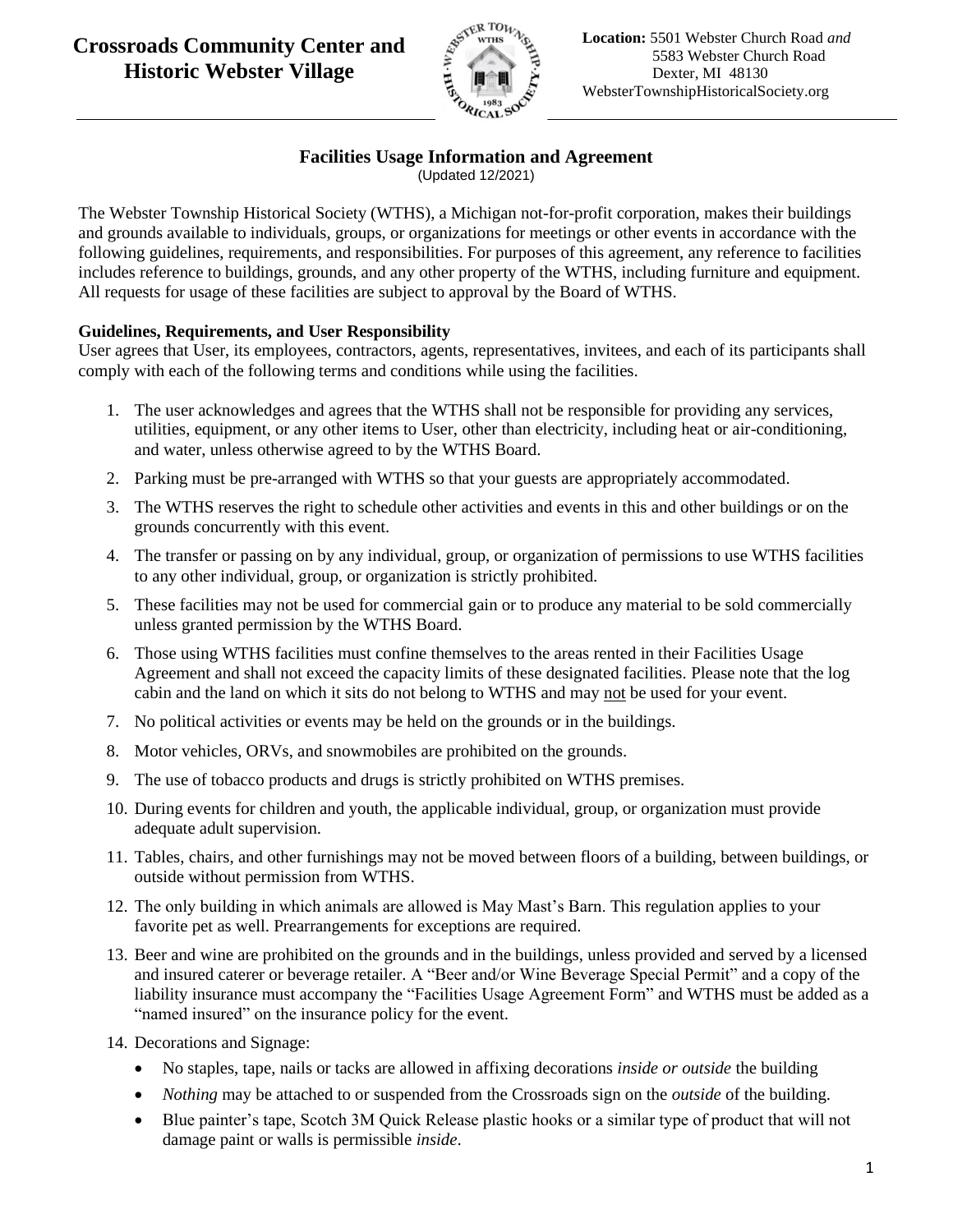

- 15. No open flames are allowed with the exception of floating or votive candles.
- 16. Outdoor Events
	- a. Outdoor events are expected to comply with the Webster Township Nuisances Ordinance, including Section 3, #6, Noise Regulations: Events with loudspeakers, music, radio, phonograph, television or other electronic or mechanical sound-producing device, including any musical instrument are strictly prohibited **after 10:00 PM**. The same rule applies to shouting, singing, or other noise making including loud horns or automobiles.

NOTE: Fines for noncompliance with this ordinance begin at \$500.

- b. Temporary lighting, such as light strings, spotlights, ground lighting, etc., must be turned off **by 11:00 PM**.
- c. Your completed agreement form must be submitted to WTHS along with a \$100 deposit to reserve your event date on our events calendar. (Your deposit will be applied to your rental fee.) In addition, you are required to procure a permit for your event from Webster Township by submitting a Special Event Permit Application to the Webster Township Board 60 days in advance of your event. It will be evaluated by the Township Board for approval or denial. Call 734-426-5103 for the permit application.
- d. If a permit is issued by the township, your rental fee balance plus your damage/cleaning deposit will be due to WTHS within 7 days. Make checks payable to WTHS.
- 17. Indoor Events
	- a. Your completed agreement form must be submitted to WTHS with rental fee and damage/cleaning deposit at least 2 weeks in advance of your event. Make checks payable to WTHS.
- 18. A representative of WTHS will be available onsite during your event.
- 19. Cleaning Requirements
	- a. Crossroads Community Center *Summary* For detailed instructions, a "Cleaning List" is posted on the refrigerator in the kitchen.
		- You are responsible for removing *all* of your own trash, including restroom trash.
		- Bathroom fixtures and counters must be wiped clean.
		- Kitchen counters must be clean.
		- Floors must be dust-mopped and also wet-mopped if spills or tracking are present.
		- If cleaning is required by WTHS following your event, it will be deducted from your damage deposit.
	- b. Dieterle's Corncrib, Wheeler Wheelwright & Blacksmith Shop, Podunk School, Old Town Hall, May Mast's Old North Barn
		- Sweep out the building
		- Collect and take trash with you
		- Put anything back in place that you moved
		- Building should be left in the condition in which you found it.
- 20. Those using the WTHS facilities agree to release, protect, defend, indemnify and hold harmless the WTHS and its officers, board members, members, and other representatives from and against any and all claims, liabilities, losses, damages, actions, costs and expenses (including, without limitation, reasonable attorney's fees and other legal costs) arising directly or indirectly from their use of any WTHS facilities.
- 21. Liability insurance may be required for your group or event. Special Permit on page 5.
- 22. In the event of damage to WTHS facilities, users shall accept the amount of repair and replacement costs as estimated, or otherwise determined, by the WTHS Board or their designee and shall pay the WTHS for such repair and replacement costs upon demand.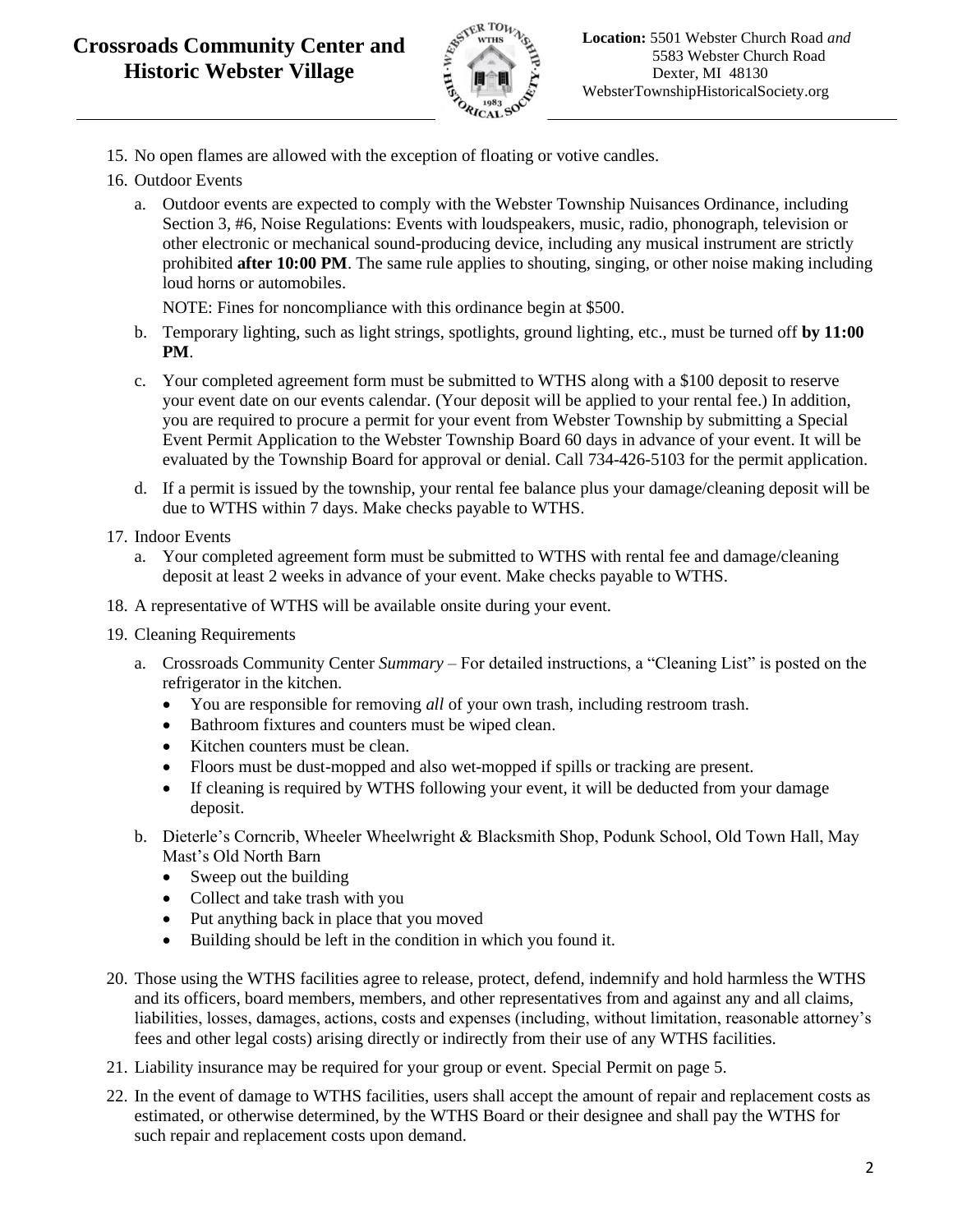## **Crossroads Community Center and Historic Webster Village**



#### **Rights of Refusal and Cancellation**

The WTHS reserves the right to refuse the use (or continued use) of the facilities to any applicant or user, public or private. In the event of circumstances beyond control of the WTHS, the right to cancel prior arrangements is reserved and must be done in writing prior to termination. The user may cancel this agreement with written notice within 72 hours of the start time of the event and receive a full refund. A cancellation less than 72 hours of the start time of the event will result in a 10% charge being deducted from the refund.

#### **Fees and Deposit**

Users are required to pre-pay the fee for use of (or access to) any building(s). See #16 and #17 above. *Note that rental of the Grounds does not include the log cabin and surrounding land which do not belong to WTHS.* The schedule of fees and security deposits are as follows. WTHS Members receive a 10% discount on rental fees.

| Grounds plus <i>access</i> to Crossroads Community Center restrooms \$350/day                                                                 |  |
|-----------------------------------------------------------------------------------------------------------------------------------------------|--|
|                                                                                                                                               |  |
|                                                                                                                                               |  |
|                                                                                                                                               |  |
|                                                                                                                                               |  |
|                                                                                                                                               |  |
|                                                                                                                                               |  |
|                                                                                                                                               |  |
| $D_{\text{conversal}}/Q_{\text{constr}}$ $D_{\text{conversal}}$ for example or each building example $Q_{\text{conversal}}$ $\phi_2$ $\phi_3$ |  |

**Damage/Cleaning Deposit** for grounds or each building, except Crossroads .....\$250/day

## **Rental Rates for Areas of Crossroads Community Center**

| <b>Rental Period</b>                       | <b>Entire</b><br><b>Building</b><br>(except Basement) | <b>Entire</b><br><b>First Floor</b> | Floor 2 &<br><b>Bathrooms</b> | Kitchen &<br><b>Bathrooms</b> | <b>Basement</b><br><b>Storage</b> |
|--------------------------------------------|-------------------------------------------------------|-------------------------------------|-------------------------------|-------------------------------|-----------------------------------|
| <b>Hourly Rate</b>                         | \$35.00                                               | \$25.00                             | \$20.00                       | \$30.00                       |                                   |
| 2-4 hours                                  | $$70 - $105 - $140$                                   | $$50 - $75 - $100$                  | $$40 - $60 - $80$             | $$60 - $90 - $120$            |                                   |
| 5-6 hours                                  | $$175 - $210$                                         | $$125 - $150$                       | $$100 - $120$                 | $$150 - $180$                 |                                   |
| <b>Cleaning/Damage</b><br>Deposit for      |                                                       |                                     |                               |                               | Arranged<br>on an                 |
| <b>Hourly Rentals</b>                      | \$250                                                 | \$175                               | \$125                         | \$140                         | individual                        |
| <b>Daily Rate</b>                          | \$325                                                 | \$250                               | \$195                         | \$265                         | basis                             |
| <b>Cleaning/Damage</b>                     |                                                       |                                     |                               |                               |                                   |
| <b>Deposit for Daily</b><br><b>Rentals</b> | \$350                                                 | \$275                               | \$225                         | \$240                         |                                   |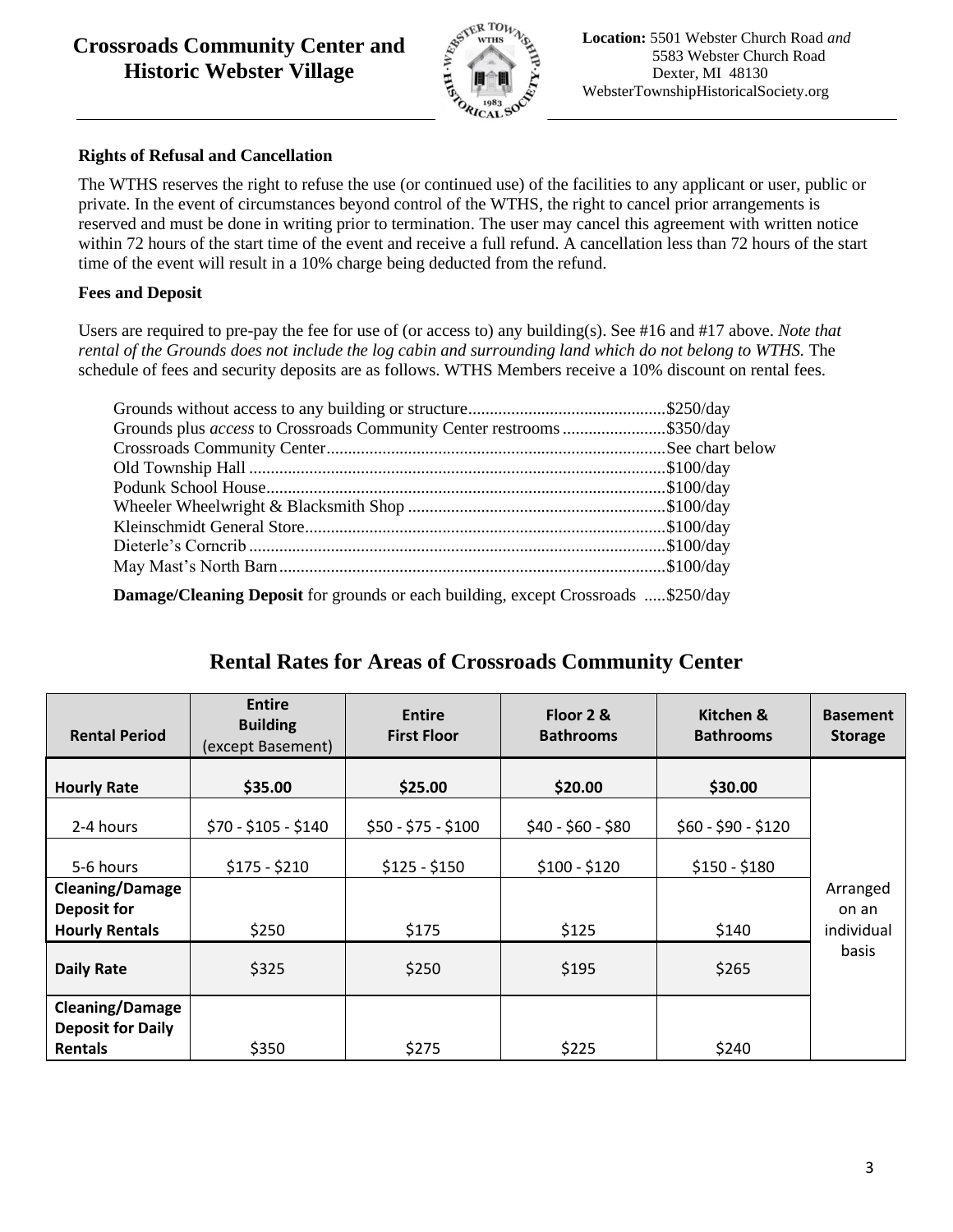## **Crossroads Community Center and Historic Webster Village**



**Location:** 5501 Webster Church Road *and* 5583 Webster Church Road Dexter, MI 48130 WebsterTownshipHistoricalSociety.org

# **Facilities Usage Agreement Form**

| See #16 and #17 on Page 2 for instructions on paying rental fees and damage/cleaning deposits.                                                                                                                                                                                                                                                                                                                       |                                |                                                                                                             |  |
|----------------------------------------------------------------------------------------------------------------------------------------------------------------------------------------------------------------------------------------------------------------------------------------------------------------------------------------------------------------------------------------------------------------------|--------------------------------|-------------------------------------------------------------------------------------------------------------|--|
| Return completed form to: Thelma Tucker, 5360 Greenfield Rd., Brighton, MI 48114                                                                                                                                                                                                                                                                                                                                     |                                |                                                                                                             |  |
|                                                                                                                                                                                                                                                                                                                                                                                                                      |                                |                                                                                                             |  |
|                                                                                                                                                                                                                                                                                                                                                                                                                      |                                |                                                                                                             |  |
|                                                                                                                                                                                                                                                                                                                                                                                                                      |                                |                                                                                                             |  |
|                                                                                                                                                                                                                                                                                                                                                                                                                      |                                |                                                                                                             |  |
|                                                                                                                                                                                                                                                                                                                                                                                                                      |                                |                                                                                                             |  |
|                                                                                                                                                                                                                                                                                                                                                                                                                      |                                |                                                                                                             |  |
|                                                                                                                                                                                                                                                                                                                                                                                                                      |                                |                                                                                                             |  |
|                                                                                                                                                                                                                                                                                                                                                                                                                      |                                |                                                                                                             |  |
|                                                                                                                                                                                                                                                                                                                                                                                                                      |                                |                                                                                                             |  |
|                                                                                                                                                                                                                                                                                                                                                                                                                      |                                |                                                                                                             |  |
| Contact Phone:                                                                                                                                                                                                                                                                                                                                                                                                       |                                |                                                                                                             |  |
| Building(s) Being Reserved: $\Box$ Crossroads Community Center $\Box$ Old Town Hall                                                                                                                                                                                                                                                                                                                                  | $\Box$ Wheeler Blacksmith Shop | $\Box$ Podunk School<br>$\Box$ Dieterle's Cornerib $\Box$ May Mast's Barn $\Box$ Kleinschmidt General Store |  |
| Grounds Being Reserved: $\Box$ Yes $\Box$ No                                                                                                                                                                                                                                                                                                                                                                         |                                |                                                                                                             |  |
| Rental Fee $(s)$ :                                                                                                                                                                                                                                                                                                                                                                                                   |                                |                                                                                                             |  |
| Less 10%:                                                                                                                                                                                                                                                                                                                                                                                                            |                                | To be eligible for a<br>full refund of your                                                                 |  |
| Damage Deposit(s): $\frac{2}{1}$ Check #                                                                                                                                                                                                                                                                                                                                                                             |                                | damage deposit,                                                                                             |  |
| <b>Total Paid:</b><br>$\sim$                                                                                                                                                                                                                                                                                                                                                                                         |                                | see #19 on Page 2.                                                                                          |  |
| The above-named individual representing himself/herself, a group, or an organization acknowledges receipt of<br>this Facilities Usage Agreement and has read, fully understands, and agrees to all provisions set forth in said<br>agreement and such additional requirements or restrictions as may be communicated on behalf of the WTHS to the<br>individual, group, or organization in the course of said usage. |                                |                                                                                                             |  |
|                                                                                                                                                                                                                                                                                                                                                                                                                      |                                |                                                                                                             |  |

| <b>WTHS Facilitator:</b> |                               |  |
|--------------------------|-------------------------------|--|
| Date: ________________   |                               |  |
|                          |                               |  |
|                          | Title: $\qquad \qquad \qquad$ |  |